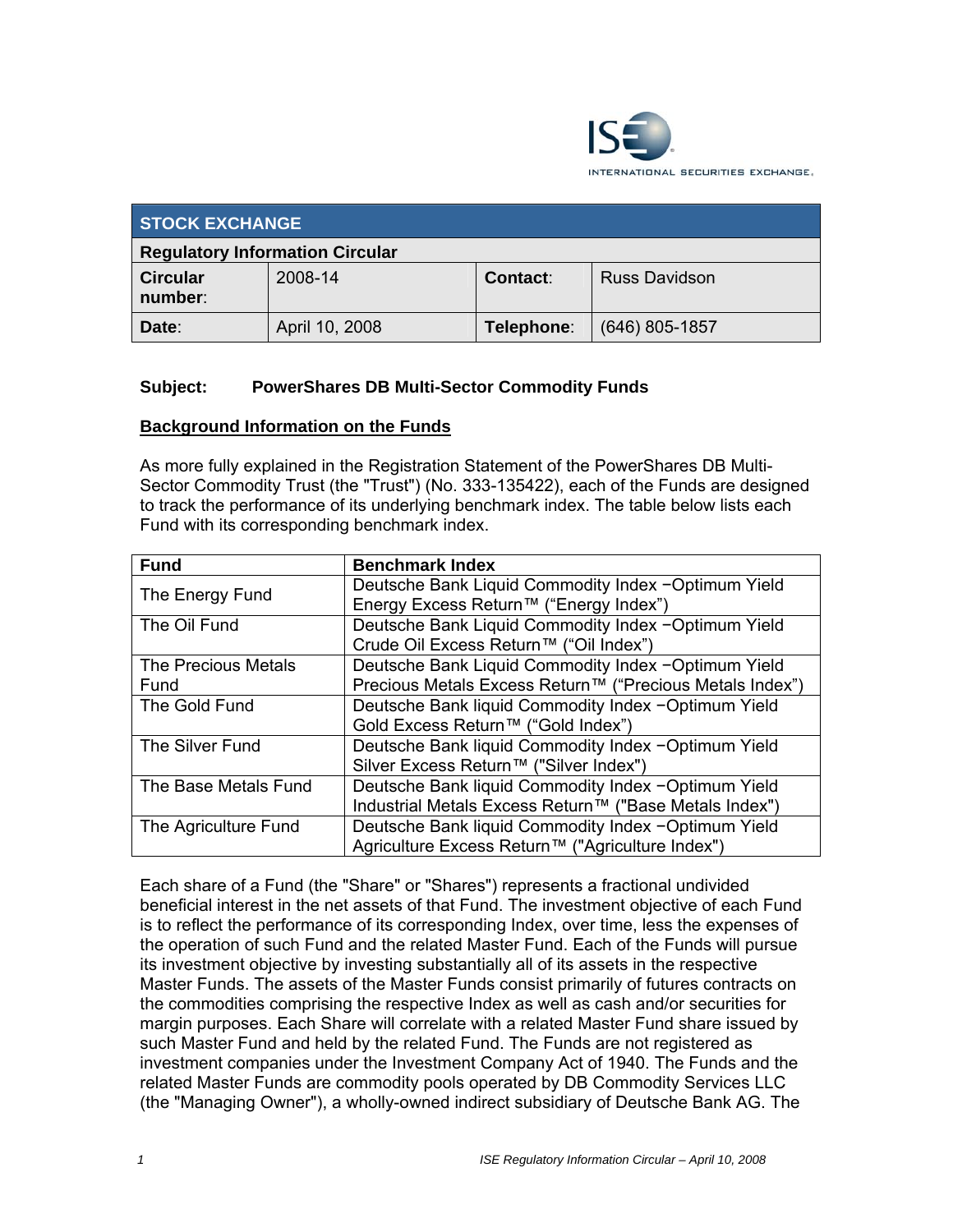Managing Owner is a registered commodity pool operator ("CPO") and commodity trading advisor ("CTA") with the Commodity Futures Trading Commission *("CFTC")* and a member of the National Futures Association ("NFA").

Wilmington Trust Company (the "Trustee") is the trustee of each of the Funds and the related Master Funds, the Bank of New York (the "Administrator") is the administrator for each of the Funds and the related Master Funds and ALPS Distributors, Inc. ("Distributor") is the distributor of the shares of each of the Funds and the related Master Funds.

On January 3, 2007, Deutsche Bank Securities Inc., as the initial purchaser, subject to certain conditions, agreed to purchase and took delivery of 200,000 Shares of each Fund, which comprise the initial Baskets, at a purchase price of \$25.00 per Share. The Funds will issue shares on a continuous basis to Authorized Participants.<sup>1</sup> Each Fund will issue and redeem shares only in blocks of 200,000 Shares or integral multiples thereof to Authorized Participants. A block of 200,000 Shares is called a "Basket." These transactions will be in exchange for a Cash Deposit Amount equal to 200,000 multiplied by the net asset value ("NAV") per Share of a Fund determined on each business day by the Administrator. Initially, the Cash Deposit Amount for each Fund will be approximately \$5 million. The Administrator will determine a Cash Deposit Amount for a given business day by multiplying the NAV for each Share by the number of Shares in each Basket (200,000). Only registered broker-dealers that become Authorized Participants by entering into a participant agreement with the Managing Owner and the respective Funds may purchase or redeem Baskets. Shares will be offered to the public from time to time at prices that will reflect, among other things, the prices of the underlying futures contracts comprising the related Index and the trading price of the Shares on the Amex at the time of the offer. Market prices for the Shares may be different from the NAV per Share. Except when aggregated in Baskets, Shares are not redeemable securities.

# **Other Information about the Funds**

The NAV of a Fund is obtained by subtracting the related trust's liabilities on any day from the total assets of the related Master Fund. The NAV per Share is obtained by dividing the NAV of the related Fund on a given day by the number of Shares outstanding on that date. On each day on which the American Stock Exchange ("Amex") is open for regular trading, shortly after 4:00 p. m. Eastern time ("ET"), the Administrator will determine the NAV and NAV per Share. The Administrator will value all futures contracts held by each of the Master Funds on the basis of their then current market value. However, if a futures contract on a trading day cannot be liquidated due to the operation of daily limits or other rules of an exchange upon which such futures contract is traded, the settlement price on the most recent trading day on which futures contract could have been liquidated will be used in determining NAV.

Shortly after 4:00 p.m. ET each business day, the Administrator will determine the Basket Amounts for orders placed by Authorized Participants received before 4:00 p.m. ET that day. Purchase orders are irrevocable. Baskets are issued as of 10:00 a.m. ET, on the business day immediately following the purchase order date (T+1) at NAV per

 $\overline{a}$  $1$  An "Authorized Participant" is a person, who at the time of submitting to the trustee an order to create or redeem one or more Baskets, (i) is a registered broker-dealer, (ii) is a Depository Trust Company ("DTC") Participant and (iii) has in effect a valid Participant Agreement.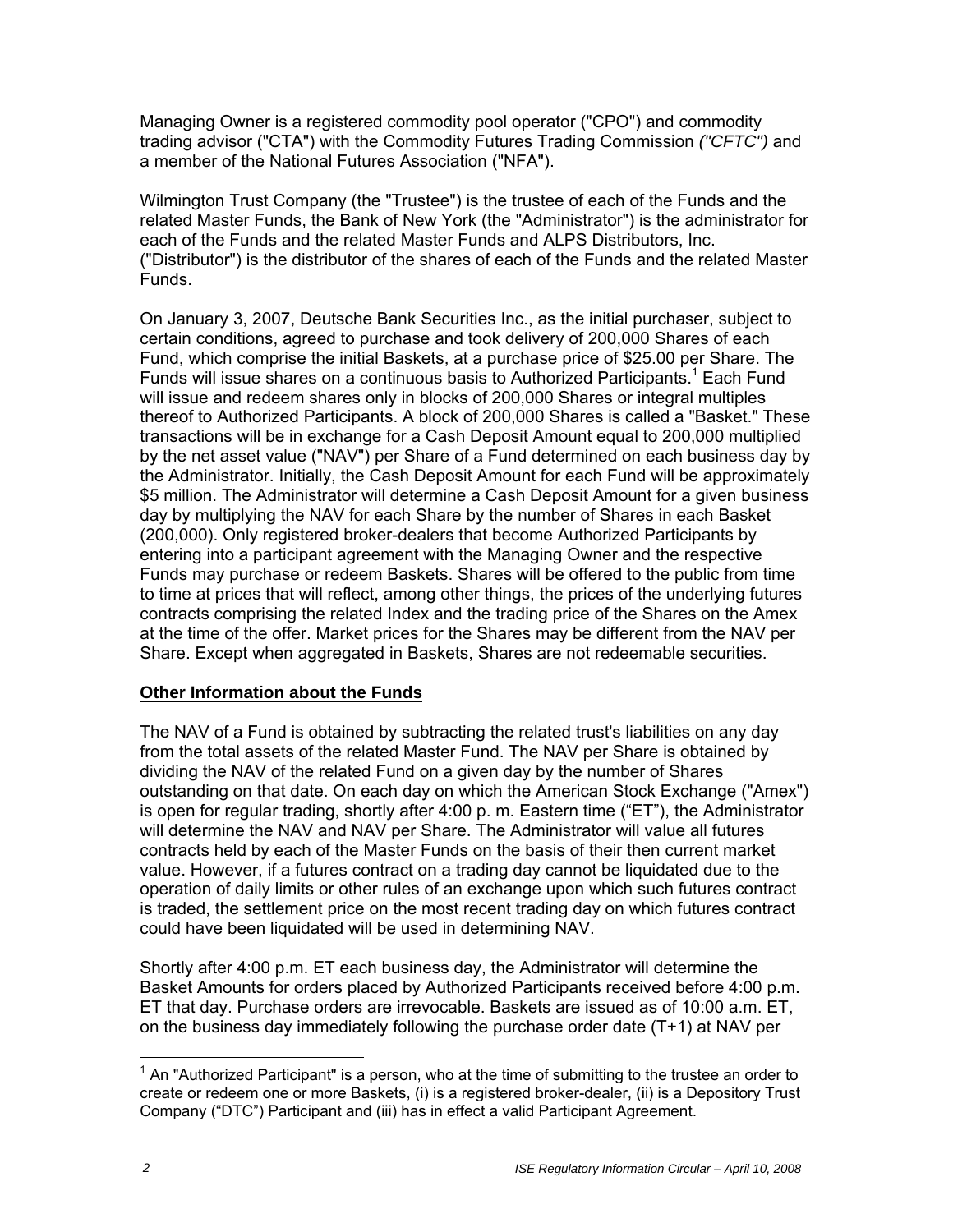share as of the closing time of Amex or the last futures exchange to close on which the respective Index commodities are traded, whichever is later, on the purchase order date if the required payment has been timely received. The Cash Deposit Amounts and the NAVs are communicated by the Administrator to all Authorized Participants via facsimile or electronic mail message and will be available on the Index Sponsor's website at http://index.db.com. The most recently reported NAV for the Shares and the Basket Amount will also be available on Amex's website (http://www.amex.com).

The Funds' expense ratios (expressed as a percentage of net assets), in the absence of any extraordinary expenses and liabilities, are expected to be up to the amounts set forth in the table below:

| <b>Fund</b>                             | <b>Expense Ratio</b> |
|-----------------------------------------|----------------------|
| The Energy Fund and Base Metals Fund    | 0.78%                |
| The Oil Fund, Gold Fund and Silver Fund | $0.54\%$             |
| The Precious Metals Fund                | 0.79%                |
| The Agriculture Fund                    | $0.91\%$             |

The expense ratios of each Fund may be lower based on actual expenses incurred.

DTC serves as securities depository for the Shares, which may be held only in bookentry form; stock certificates will not be issued. DTC, or its nominee, is the record or registered owner of all outstanding shares of the Funds.

The registration statement for the Funds provides a complete description of the various fees and expenses for the Shares. For a complete description of the Fund, visit www.dbcfund.db.com.

## **Indicative Fund Value**

In order to provide updated information relating to the Funds for use by investors, professionals and persons wishing to create or redeem Shares, Amex will disseminate through the facilities of Consolidated Tape Association ("CTA"), an updated Indicative Fund Value (the "Indicative Fund Value") for each of the Funds. The Indicative Fund Values will be disseminated on a per Share basis every 15 seconds during regular Amex trading hours of 9:30 a.m. to 4:15 p.m. ET under the index symbol "DBLCI-OY Energy ER," for the Energy Fund; "DBLCI-OY CL ER," or the Oil Fund; "DBLCI-OY Precious Metals ER," for the Precious Metals Fund; "DBLCI-OY GC ER," for the Gold Fund; "DBLCIOY SI ER," for the Silver Fund; "DBLCI-OY Industrial Metals ER," for the Base Metals Fund; and "DBLCI-OY Agriculture ER," for the Agriculture Fund. Each of the Indicative Fund Values will be calculated based on the cash required for creations and redemptions (i.e., NAV per Share x 200,000) adjusted to reflect the price changes of the respective Index commodities through investments held by the related Master Fund. The Indicative Fund Values will not reflect price changes to the price of an underlying commodity between the close of trading of the futures contract at the relevant futures exchange and the close of trading on ISE at 4:00 p.m. ET. The value of a Share may accordingly be influenced by non-concurrent trading hours between ISE and the various futures exchanges on which the futures contracts based on the Index commodities are traded. The Indicative Fund Values on a per Share basis should not be viewed as a real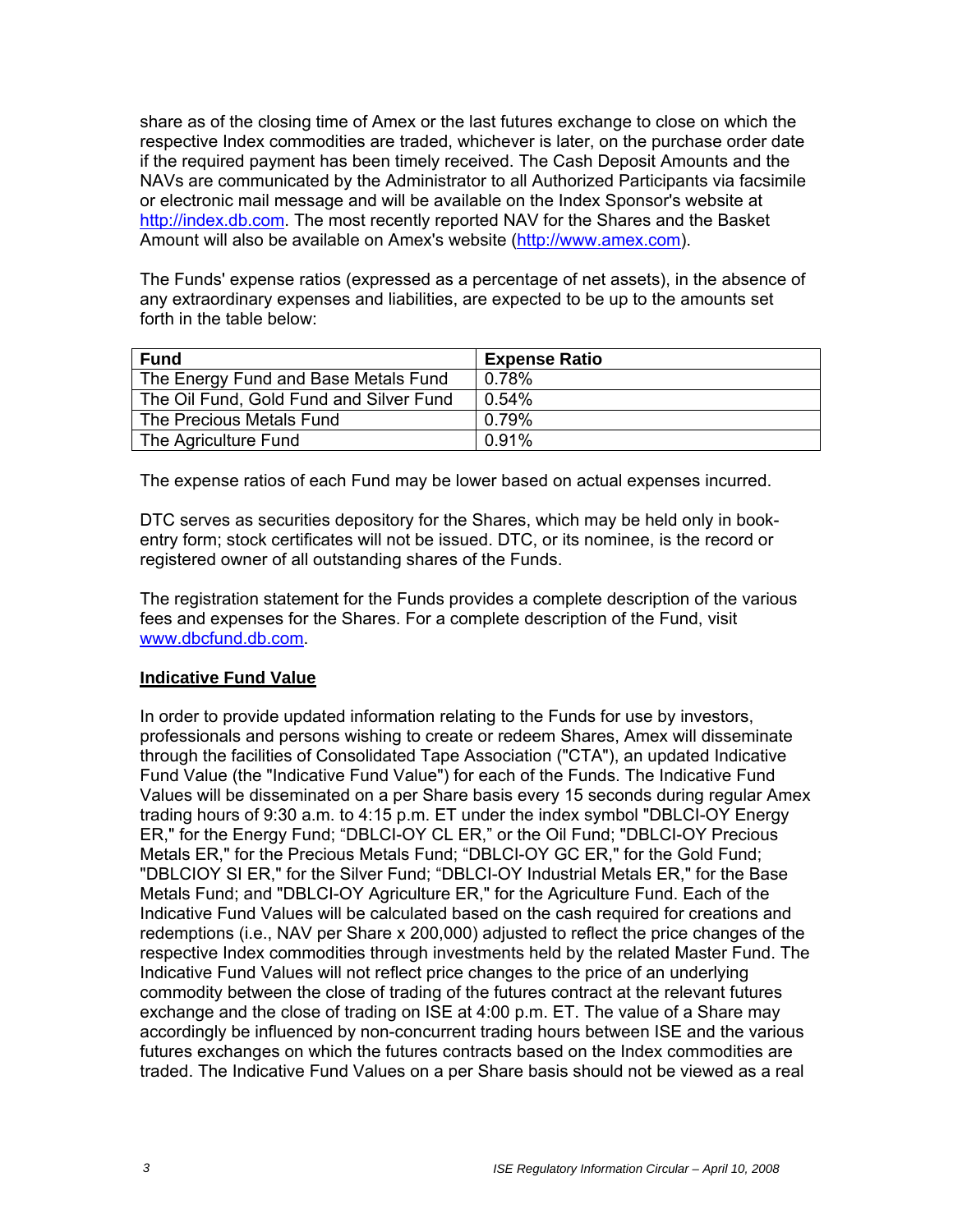time update of the related NAVs, which are calculated only once a day by the **Administrator** 

## **Purchases and Redemptions in Creation Unit Size**

ISE Equity EAMs are hereby informed that procedures for purchases and redemptions of Shares in Baskets are described in the prospectus for each Trust, and that Shares are not individually redeemable but are redeemable only in Baskets or multiples thereof.

## **Information About the Underlying Index**

Each of the underlying benchmark Indexes are structured to reflect changes in market value over time in certain sectors of commodities. For a full description of each Index, members and member organizations are referred to the Trust's Registration Statement.

DB London calculates the Indexes on both an excess return basis and a total return basis. The excess return calculation reflects the change in market value over time whether positive or negative, of the applicable underlying commodity futures only. The total return calculation reflects the sum of the change in market value over time, whether positive or negative, of the applicable underlying commodity futures plus the return on 3 month U.S. Treasury bills. The Indexes will be calculated and disseminated every 15 seconds through Bloomberg, Reuters and on the DB London website at http://index.db.com.

The futures contracts on the Index commodities are rolled during the period in which the related Index is re-weighted. The Index Sponsor reviews and re-weights each Index on a quarterly basis, in accordance with its rules. The futures contracts held by the Funds are, therefore, three (3) months in duration. Each Index re-weighting period takes place just prior to the third Wednesday in each of March, June, September, and December. The futures contracts on the Index commodities are rolled during the index re-weighting period, which will occur over the fourth and third business days prior to each of the previously mentioned days.

The daily settlement prices for the futures contracts on the Index commodities are publicly available on the websites of the futures exchanges trading the particular contracts. The futures contracts in which the Master Funds currently expect to invest are traded on the ICE, CBOT, LME, NYBOT or NYMEX. In addition, various data vendors and news publications publish futures prices and data. The futures quotes and last sale information for the commodities underlying the Indexes are also widely disseminated through a variety of market data vendors worldwide, including Bloomberg and Reuters.

In addition, complete real-time data for such futures is available by subscription from Reuters and Bloomberg. The specific contract specifications for the futures contracts are also available from the futures exchanges on their websites as well as other financial informational sources.

There is no regulated source of last sale information regarding physical commodities. The Securities and Exchange Commission ("SEC") has no jurisdiction over the trading of physical commodities such as aluminum, gold, crude oil, heating oil, corn or wheat, nor does it have jurisdiction over trading of commodity futures contracts or options on commodity futures contracts.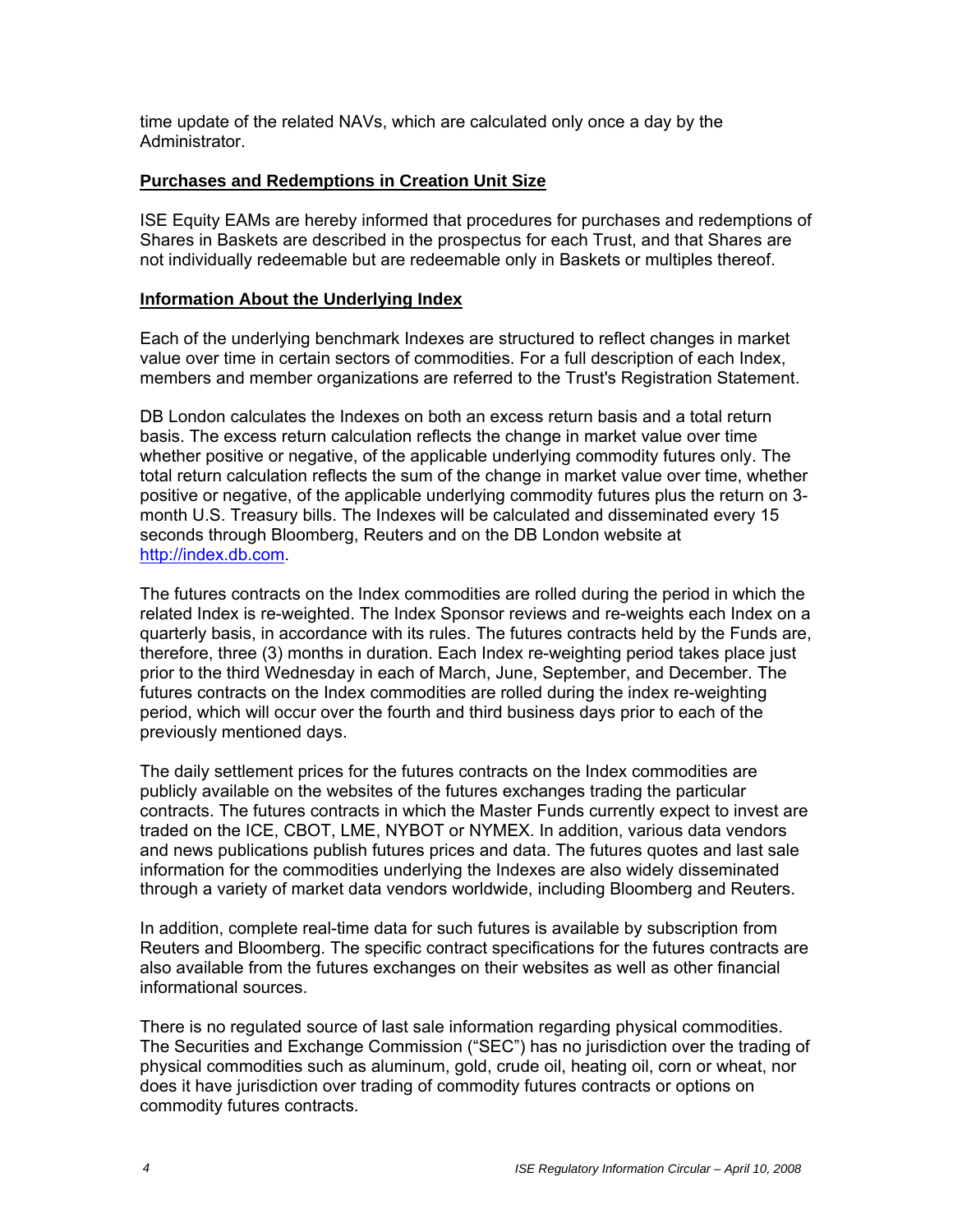# **Principal Risks**

ISE Equity EAMs are referred to the Trust's Registration Statement for a description of risks associated with an investment in the Shares of a Fund. Because the Shares are created to reflect the performance of the related Indexes, these risks include the risk that market price of the Shares will be subject to fluctuations similar to those affecting the futures contracts on the underlying commodities that comprise the relevant Index. Owners of the Shares will not have the protections normally associated with ownership of shares in an investment company registered under the Investment Company Act of 1940 but will have the protections afforded by the Commodity Exchange Act to investors in CFTC regulated commodity pools. The Funds have perpetual durations unless terminated earlier in certain circumstances. If certain events occur, at any time, the Trustee will be required to terminate the affected Fund, In addition, as noted in the prospectus, Shares trade at market prices that may differ from NAV. The NAV of the Shares will fluctuate with changes in the market value of the Funds' assets. The trading prices of the Shares will fluctuate in accordance with changes in the NAV as well as market supply and demand. The amount of the discount or premium in the trading price relative to the NAV per Share may be influenced by non-concurrent trading hours between the major commodity futures markets and ISE. While the Shares will trade on ISE until 4:00 p.m. ET, liquidity in the market for the futures contracts on the underlying commodities comprising the related Index will be reduced after the close of the major commodity futures markets.

# **Exchange Rules Applicable to Trading in the Shares**

Trading in the Shares on ISE is subject to ISE equity trading rules.

## **Trading Hours**

The Shares will trade on ISE between 9:00 a.m. and 4:00 p.m. Eastern Time.

## **Trading Halts**

ISE will halt trading in the Shares of a Trust in accordance with ISE Rule 2101(a)(2)(iii). The grounds for a halt under this Rule include a halt by the primary market because it stops trading the Shares and/or a halt because dissemination of the IIV or applicable currency spot price has ceased, or a halt for other regulatory reasons. In addition, ISE will stop trading the Shares of a Trust if the primary market de-lists the Shares.

## **Delivery of a Prospectus**

Pursuant to federal securities laws, investors purchasing Shares must receive a prospectus prior to or concurrently with the confirmation of a transaction in the Shares. Prospectuses may be obtained through the Distributor toll-free at 877.369.4617 or through the Funds' website at www.dbcfund.db.com. The prospectus for a Fund does not contain all of the information set forth in the Fund's registration statement (including the exhibits to the registration statement), parts of which have been omitted in accordance with the rules and regulations of the SEC. For further information about a Fund, please refer to its registration statement.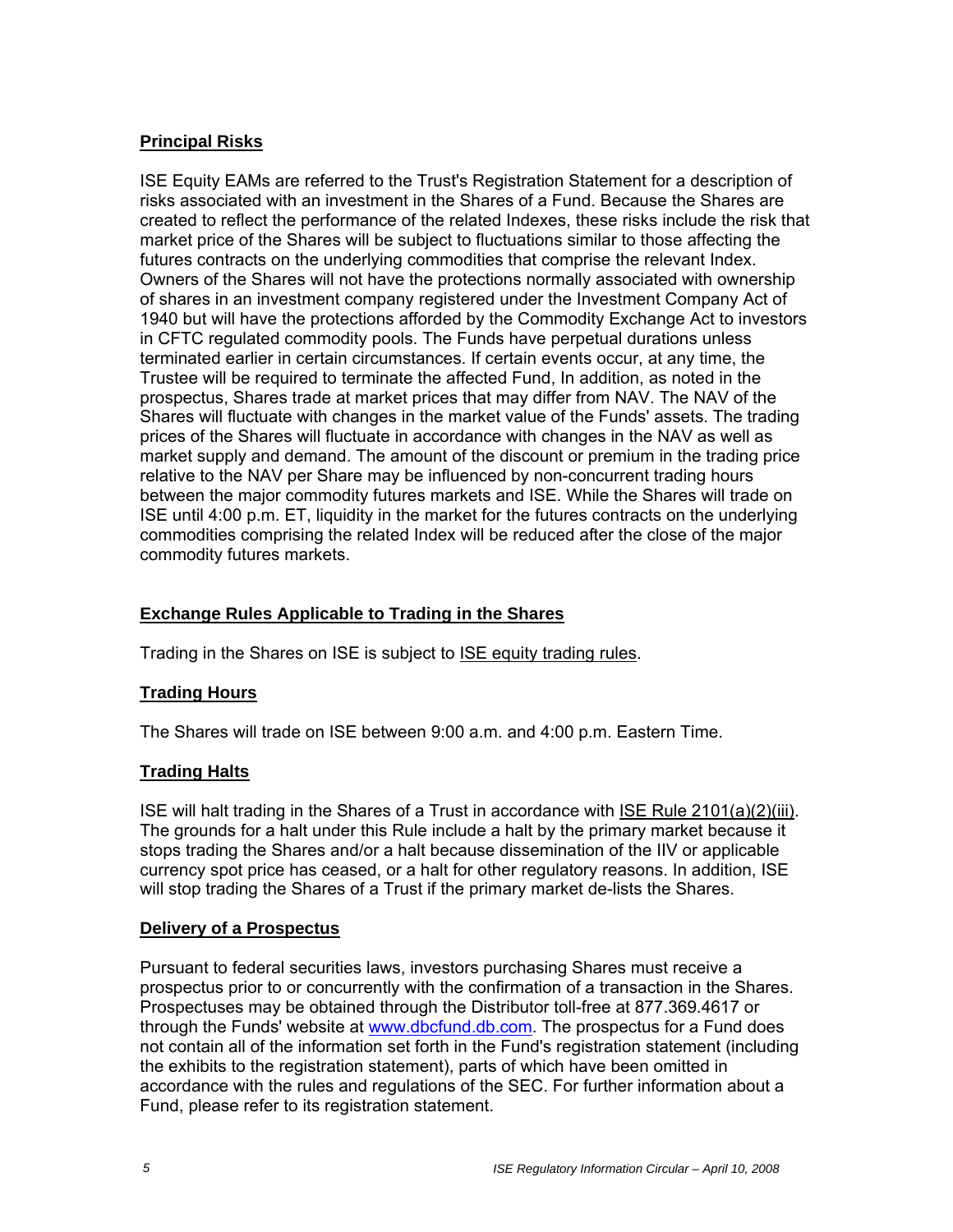## **Relief From the Operation of CFTC Rules 4.21, 4.22 and 4.23**

The Commodity Futures Trading Commission's ("CFTC") Division of Clearing and Intermediary Oversight (the "CFTC Division") issued a letter dated July 12, 2006 (the "Relief Letter") granting exemptive relief to the Managing Owner from CFTC Rules 4.21, 4.22 and 4.23. Specifically, the CFTC Division exempted the Managing Owner in connection with the operation of the Fund from: (1) the requirement of CFTC Rule 4.21(b) to obtain a signed acknowledgment of receipt of a disclosure document prior to accepting funds, securities or property from a prospective pool participant with respect to sales of Shares by Authorized Participants when Authorized Participants create additional Baskets, subsequent to the effectiveness of the registration statement; (2) the requirements of CFTC Rule 4.22 to deliver monthly account statements to purchasers of Shares; and (3) the requirement of CFTC Rule 4.23 to keep required books and records at the Managing Owner's main business office to the extent that such books and records are maintained at the offices of the Trustee or Distributor. The exemption from CFTC Rule 4.21(b) is expressly conditioned on the information required in the disclosure document being maintained and kept current on websites of the Fund, Managing Owner, Amex and the SEC.

For further information regarding these exemptions, Equity EAMs are referred to the full text of the Relief Letter and the Fund's registration statement.

#### **Exemptive, Interpretive and No-Action Relief Under Federal Securities Regulations**

The SEC has issued exemptive, interpretive or no-action relief from certain provisions of rules under the Securities Exchange Act of 1934 (the "Act") regarding trading in the Shares.

## **Borrowing and Delivery Requirements**

No Equity EAM shall accept, represent or execute for its own account or the account of any other person an order to sell Shares on the ISE unless such Equity EAM complies with Regulation SHO under the Exchange Act; provided, however, that transactions, securities or persons exempted from Regulation SHO under the Exchange Act by paragraph (d) of Rule 242.203 of Regulation SHO also are exempted from the requirements of this paragraph.

## **Regulation M Exemptions**

The Funds are exempted under paragraph (d) of Rule 101, permitting persons who may be deemed to be participating in a distribution of the Shares to bid for or purchase Shares during their participation in such distribution. The Funds are also exempted under paragraph (d) of Rule 101 to permit the Index Sponsor, DB London/ to publish research during the applicable restricted period on the Fund's website. The No-Action Letter also exempted the Fund under paragraph (e) of Rule 102, permitting the Fund and its affiliated purchasers to redeem Shares in Baskets during the continuous offering of Shares.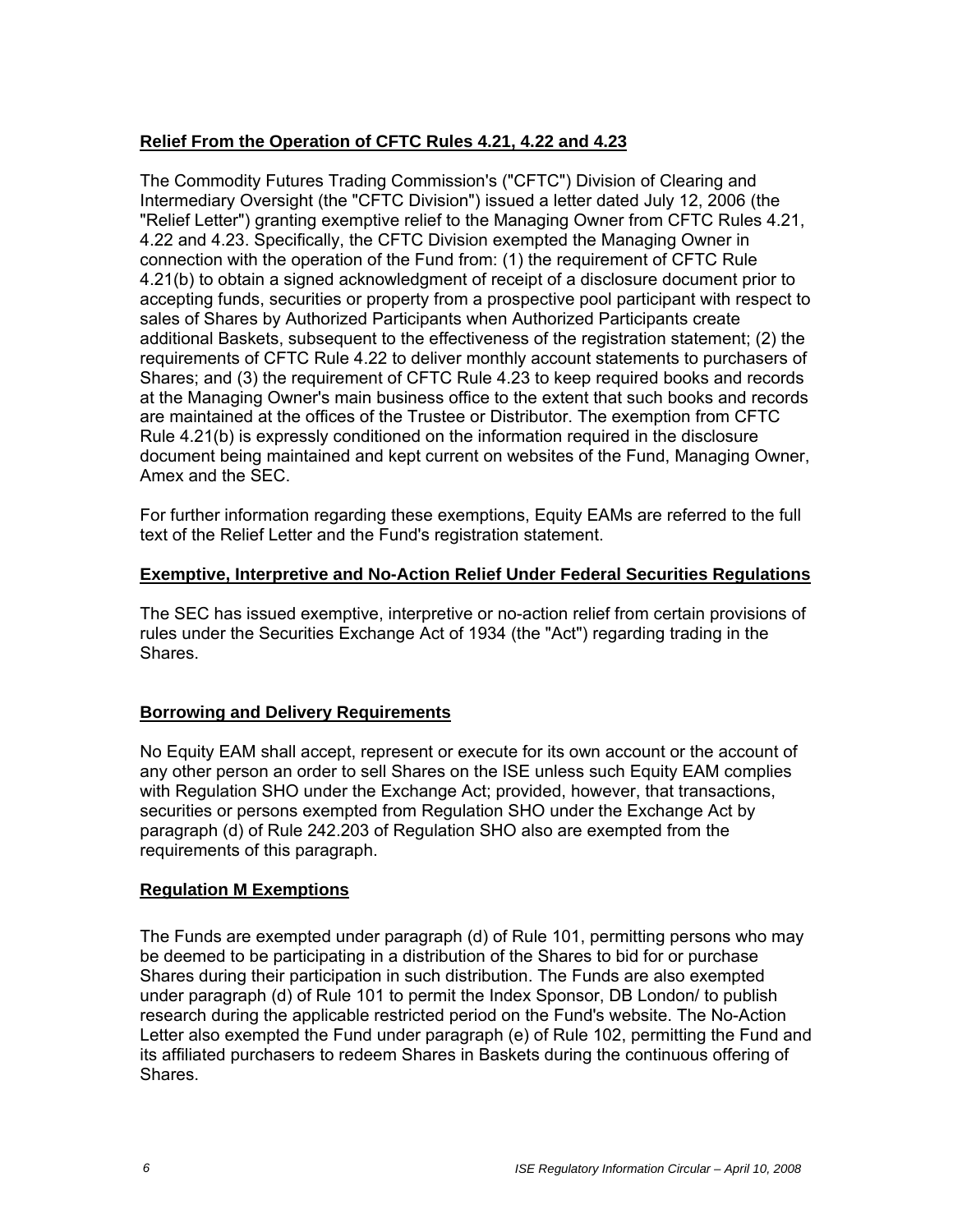## **Section 11(d)(1); SEC Rules 11d1-1 and 11d1-2**

The SEC has taken a no-action position under Section  $11(d)(1)$  that will permit brokerdealers that do not create Shares but engage in both proprietary and customer transactions in such Shares exclusively in the secondary market to extend or maintain or arrange for the extension or maintenance of credit on the Shares, in connection with such secondary market transactions. For broker-dealers other than the Distributor that engage in the creation of Shares, the SEC has also taken a no-action position under Rule 11d1-2 that will cover the extension or maintenance or the arrangement for the extension or maintenance of credit on the Shares that have been owned by the persons to whom credit is provided for more than 30 days.

The exemptions from Rules 101 and 102 of Regulation M and no-action positions taken under Rule 200(g) of Regulation SHO, Section 11(d)1 and Rule 11d1-2 are subject to the condition that such transactions in Shares or any related securities are not made for the purpose of creating actual, or apparent, active trading in or raising or otherwise affecting the price of such securities.

**This Regulatory Information Circular is not a statutory prospectus. ISE Equity EAMs should consult the prospectus for a Trust and the Trusts' website at www.dbcfund.db.com for relevant information.** 

Please contact me with any inquiries regarding this Regulatory Information Circular.